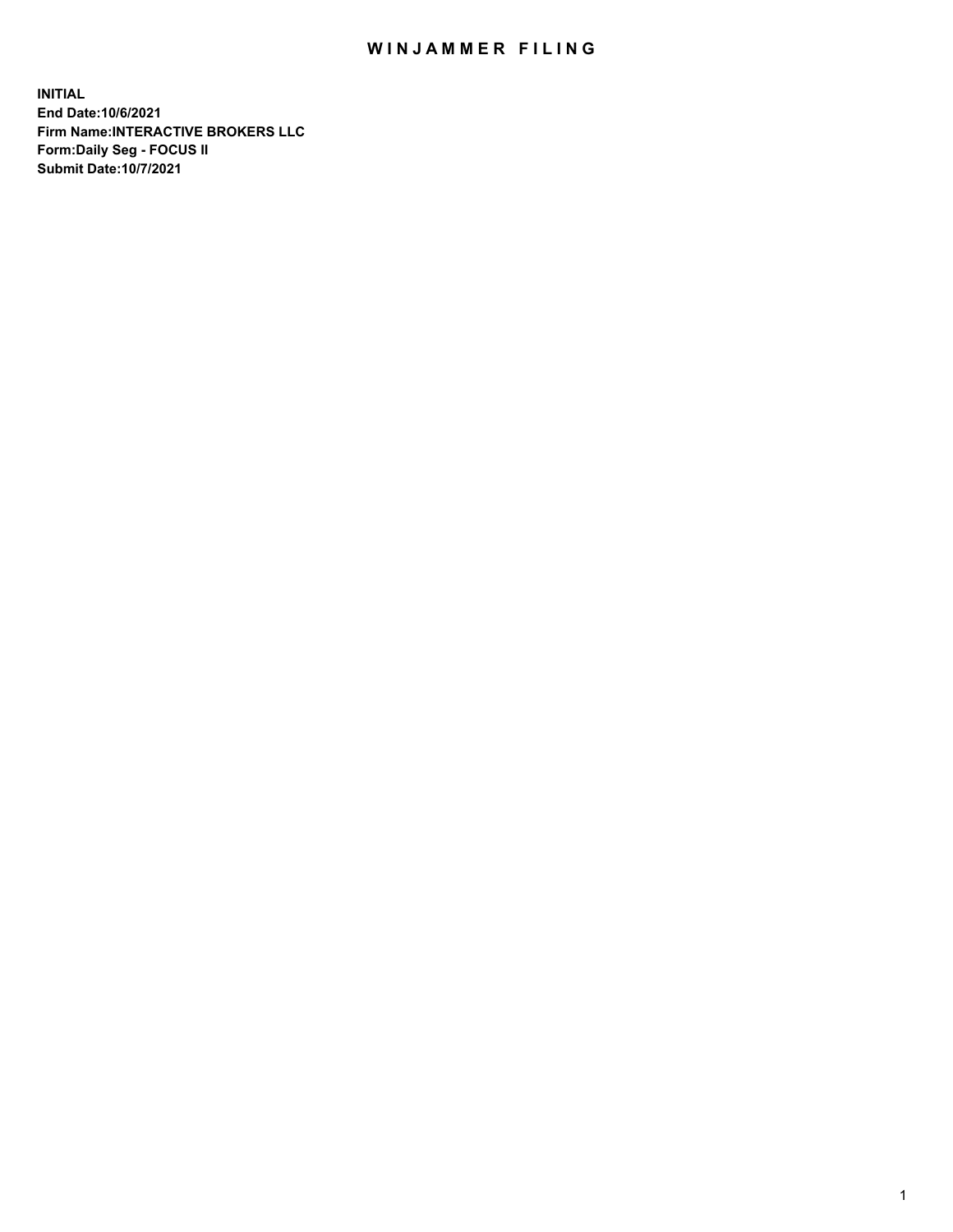**INITIAL End Date:10/6/2021 Firm Name:INTERACTIVE BROKERS LLC Form:Daily Seg - FOCUS II Submit Date:10/7/2021 Daily Segregation - Cover Page**

| Name of Company                                                                                                                                                                                                                                                                                                                | <b>INTERACTIVE BROKERS LLC</b>                                                                  |  |
|--------------------------------------------------------------------------------------------------------------------------------------------------------------------------------------------------------------------------------------------------------------------------------------------------------------------------------|-------------------------------------------------------------------------------------------------|--|
| <b>Contact Name</b>                                                                                                                                                                                                                                                                                                            | James Menicucci                                                                                 |  |
| <b>Contact Phone Number</b>                                                                                                                                                                                                                                                                                                    | 203-618-8085                                                                                    |  |
| <b>Contact Email Address</b>                                                                                                                                                                                                                                                                                                   | jmenicucci@interactivebrokers.c<br>om                                                           |  |
| FCM's Customer Segregated Funds Residual Interest Target (choose one):<br>a. Minimum dollar amount: ; or<br>b. Minimum percentage of customer segregated funds required:% ; or<br>c. Dollar amount range between: and; or<br>d. Percentage range of customer segregated funds required between:% and%.                         | $\overline{\mathbf{0}}$<br>$\overline{\mathbf{0}}$<br>155,000,000 245,000,000<br>0 <sub>0</sub> |  |
| FCM's Customer Secured Amount Funds Residual Interest Target (choose one):<br>a. Minimum dollar amount: ; or<br>b. Minimum percentage of customer secured funds required:% ; or<br>c. Dollar amount range between: and; or<br>d. Percentage range of customer secured funds required between:% and%.                           | $\overline{\mathbf{0}}$<br>0<br>80,000,000 120,000,000<br>0 <sub>0</sub>                        |  |
| FCM's Cleared Swaps Customer Collateral Residual Interest Target (choose one):<br>a. Minimum dollar amount: ; or<br>b. Minimum percentage of cleared swaps customer collateral required:% ; or<br>c. Dollar amount range between: and; or<br>d. Percentage range of cleared swaps customer collateral required between:% and%. | $\overline{\mathbf{0}}$<br><u>0</u><br>$\underline{0}$ $\underline{0}$<br>00                    |  |

Attach supporting documents CH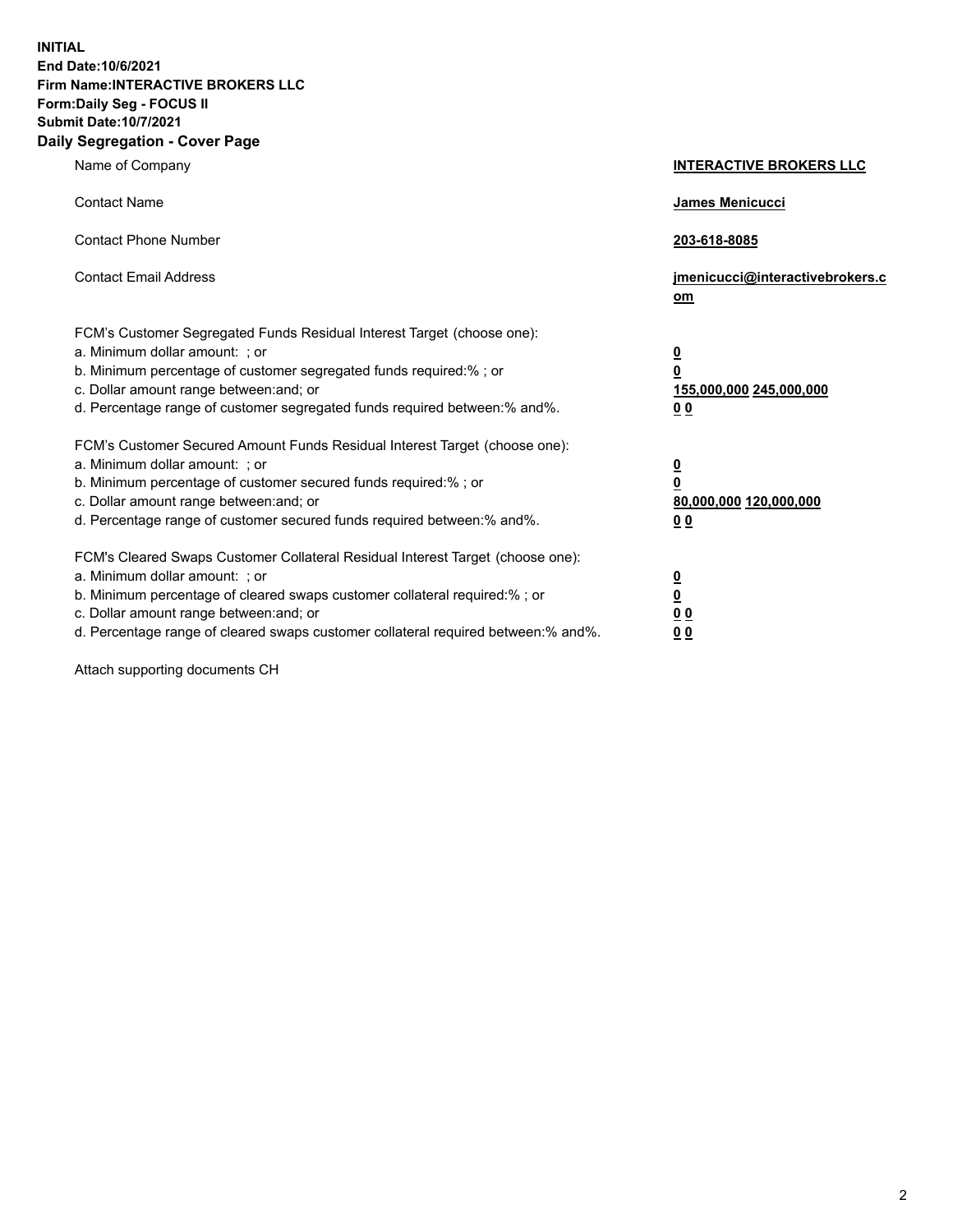**INITIAL End Date:10/6/2021 Firm Name:INTERACTIVE BROKERS LLC Form:Daily Seg - FOCUS II Submit Date:10/7/2021 Daily Segregation - Secured Amounts**

## Foreign Futures and Foreign Options Secured Amounts Amount required to be set aside pursuant to law, rule or regulation of a foreign government or a rule of a self-regulatory organization authorized thereunder **0** [7305] 1. Net ledger balance - Foreign Futures and Foreign Option Trading - All Customers A. Cash **516,886,101** [7315] B. Securities (at market) **0** [7317] 2. Net unrealized profit (loss) in open futures contracts traded on a foreign board of trade **-16,472,795** [7325] 3. Exchange traded options a. Market value of open option contracts purchased on a foreign board of trade **115,110** [7335] b. Market value of open contracts granted (sold) on a foreign board of trade **-49,390** [7337] 4. Net equity (deficit) (add lines 1. 2. and 3.) **500,479,026** [7345] 5. Account liquidating to a deficit and account with a debit balances - gross amount **9,279** [7351] Less: amount offset by customer owned securities **0** [7352] **9,279** [7354] 6. Amount required to be set aside as the secured amount - Net Liquidating Equity Method (add lines 4 and 5) **500,488,305** [7355] 7. Greater of amount required to be set aside pursuant to foreign jurisdiction (above) or line 6. **500,488,305** [7360] FUNDS DEPOSITED IN SEPARATE REGULATION 30.7 ACCOUNTS 1. Cash in banks A. Banks located in the United States **140,190,637** [7500] B. Other banks qualified under Regulation 30.7 **0** [7520] **140,190,637** [7530] 2. Securities A. In safekeeping with banks located in the United States **270,987,950** [7540] B. In safekeeping with other banks qualified under Regulation 30.7 **0** [7560] **270,987,950** [7570] 3. Equities with registered futures commission merchants A. Cash **0** [7580] B. Securities **0** [7590] C. Unrealized gain (loss) on open futures contracts **0** [7600] D. Value of long option contracts **0** [7610] E. Value of short option contracts **0** [7615] **0** [7620] 4. Amounts held by clearing organizations of foreign boards of trade A. Cash **0** [7640] B. Securities **0** [7650] C. Amount due to (from) clearing organization - daily variation **0** [7660] D. Value of long option contracts **0** [7670] E. Value of short option contracts **0** [7675] **0** [7680] 5. Amounts held by members of foreign boards of trade A. Cash **220,103,322** [7700] B. Securities **0** [7710] C. Unrealized gain (loss) on open futures contracts **-10,666,923** [7720] D. Value of long option contracts **115,110** [7730] E. Value of short option contracts **-49,390** [7735] **209,502,119** [7740] 6. Amounts with other depositories designated by a foreign board of trade **0** [7760] 7. Segregated funds on hand<br>8. Total funds in separate section 30.7 accounts **0.0 million and COM** 620,680,706 [7770] 8. Total funds in separate section 30.7 accounts 9. Excess (deficiency) Set Aside for Secured Amount (subtract line 7 Secured Statement Page 1 from Line 8) **120,192,401** [7380] 10. Management Target Amount for Excess funds in separate section 30.7 accounts **80,000,000** [7780] 11. Excess (deficiency) funds in separate 30.7 accounts over (under) Management Target **40,192,401** [7785]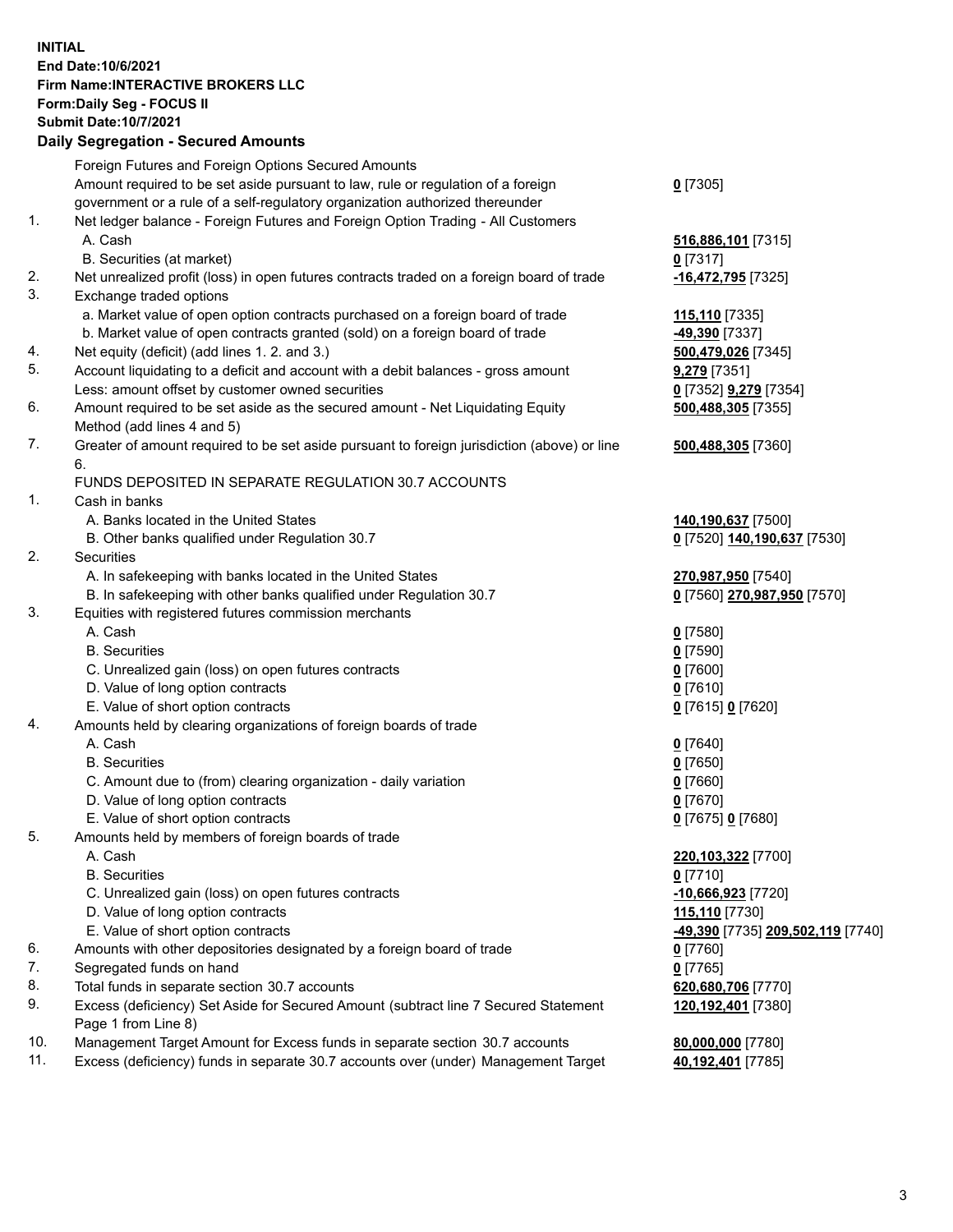**INITIAL End Date:10/6/2021 Firm Name:INTERACTIVE BROKERS LLC Form:Daily Seg - FOCUS II Submit Date:10/7/2021 Daily Segregation - Segregation Statement** SEGREGATION REQUIREMENTS(Section 4d(2) of the CEAct) 1. Net ledger balance A. Cash **7,045,637,373** [7010] B. Securities (at market) **0** [7020] 2. Net unrealized profit (loss) in open futures contracts traded on a contract market **316,146,854** [7030] 3. Exchange traded options A. Add market value of open option contracts purchased on a contract market **443,531,121** [7032] B. Deduct market value of open option contracts granted (sold) on a contract market **-348,634,980** [7033] 4. Net equity (deficit) (add lines 1, 2 and 3) **7,456,680,368** [7040] 5. Accounts liquidating to a deficit and accounts with debit balances - gross amount **1,212,513** [7045] Less: amount offset by customer securities **0** [7047] **1,212,513** [7050] 6. Amount required to be segregated (add lines 4 and 5) **7,457,892,881** [7060] FUNDS IN SEGREGATED ACCOUNTS 7. Deposited in segregated funds bank accounts A. Cash **1,944,638,194** [7070] B. Securities representing investments of customers' funds (at market) **3,248,375,075** [7080] C. Securities held for particular customers or option customers in lieu of cash (at market) **0** [7090] 8. Margins on deposit with derivatives clearing organizations of contract markets A. Cash **1,994,833,328** [7100] B. Securities representing investments of customers' funds (at market) **401,657,743** [7110] C. Securities held for particular customers or option customers in lieu of cash (at market) **0** [7120] 9. Net settlement from (to) derivatives clearing organizations of contract markets **-24,601,206** [7130] 10. Exchange traded options A. Value of open long option contracts **442,675,144** [7132] B. Value of open short option contracts **-348,087,448** [7133] 11. Net equities with other FCMs A. Net liquidating equity **0** [7140] B. Securities representing investments of customers' funds (at market) **0** [7160] C. Securities held for particular customers or option customers in lieu of cash (at market) **0** [7170] 12. Segregated funds on hand **0** [7150] 13. Total amount in segregation (add lines 7 through 12) **7,659,490,830** [7180] 14. Excess (deficiency) funds in segregation (subtract line 6 from line 13) **201,597,949** [7190] 15. Management Target Amount for Excess funds in segregation **155,000,000** [7194] 16. Excess (deficiency) funds in segregation over (under) Management Target Amount **46,597,949** [7198]

Excess